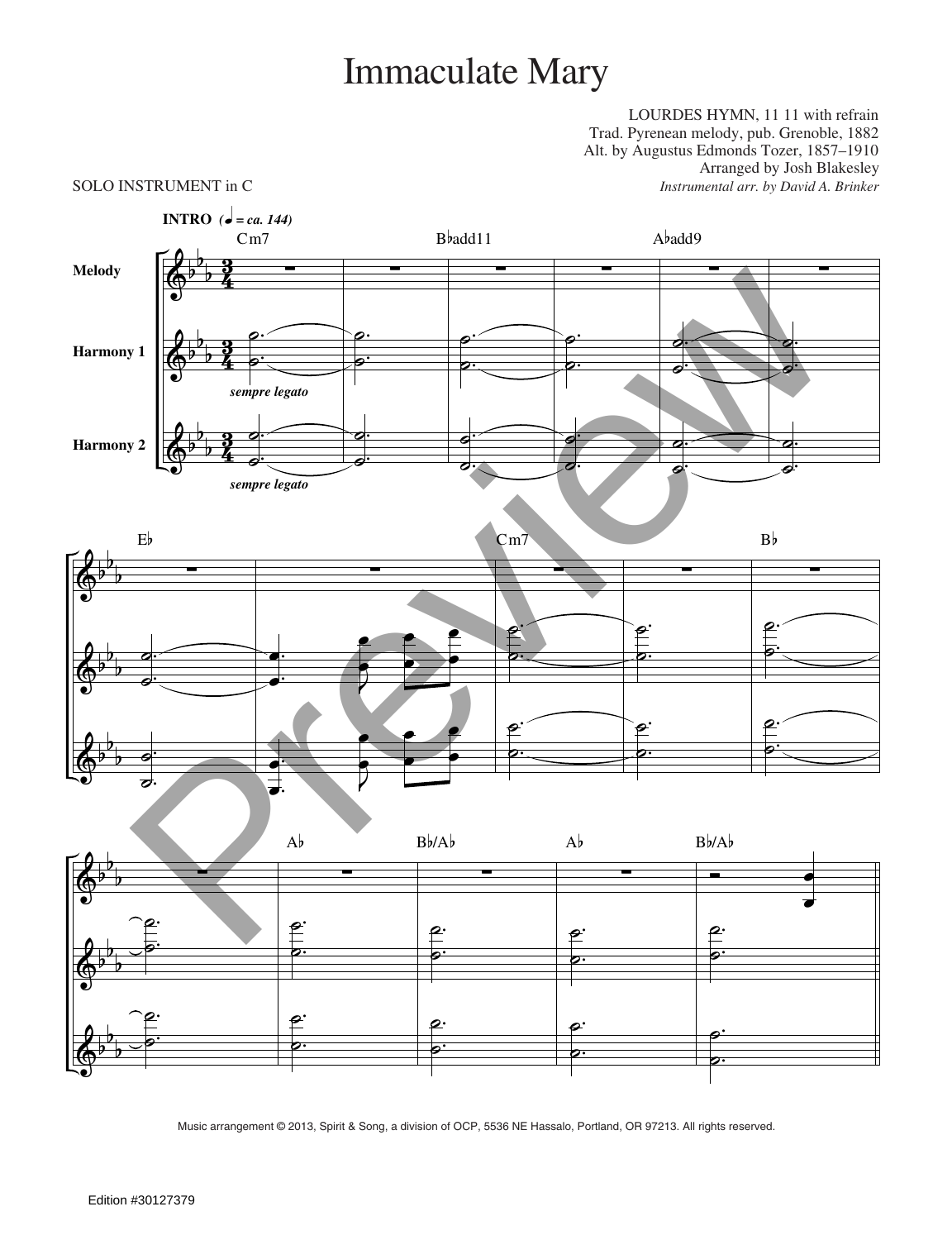### **IMMACULATE MARY (Solo Instrument(s) in C), pg. 2 of 5**









Edition #30127379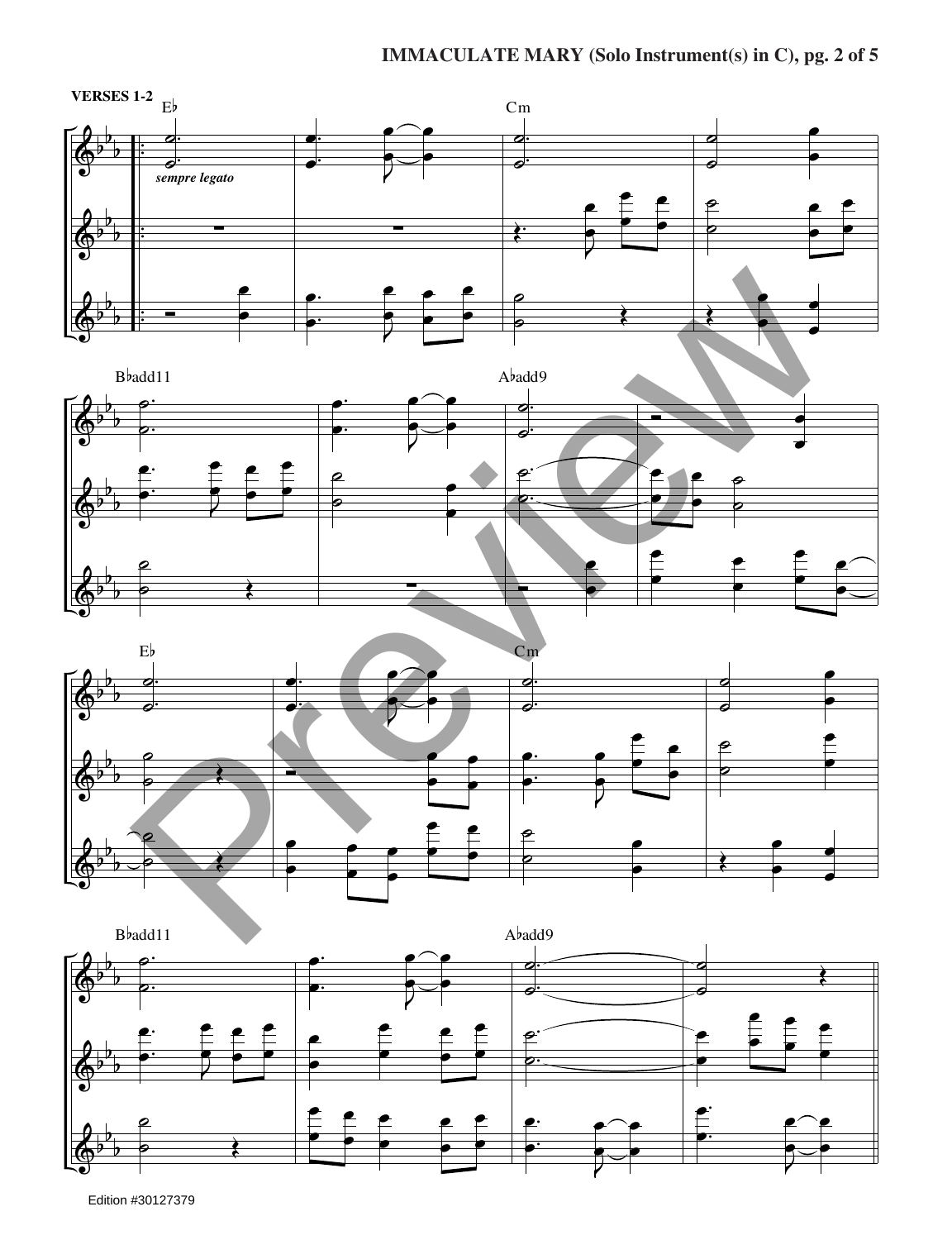### **IMMACULATE MARY (Solo Instrument(s) in C), pg. 3 of 5**



Edition #30127379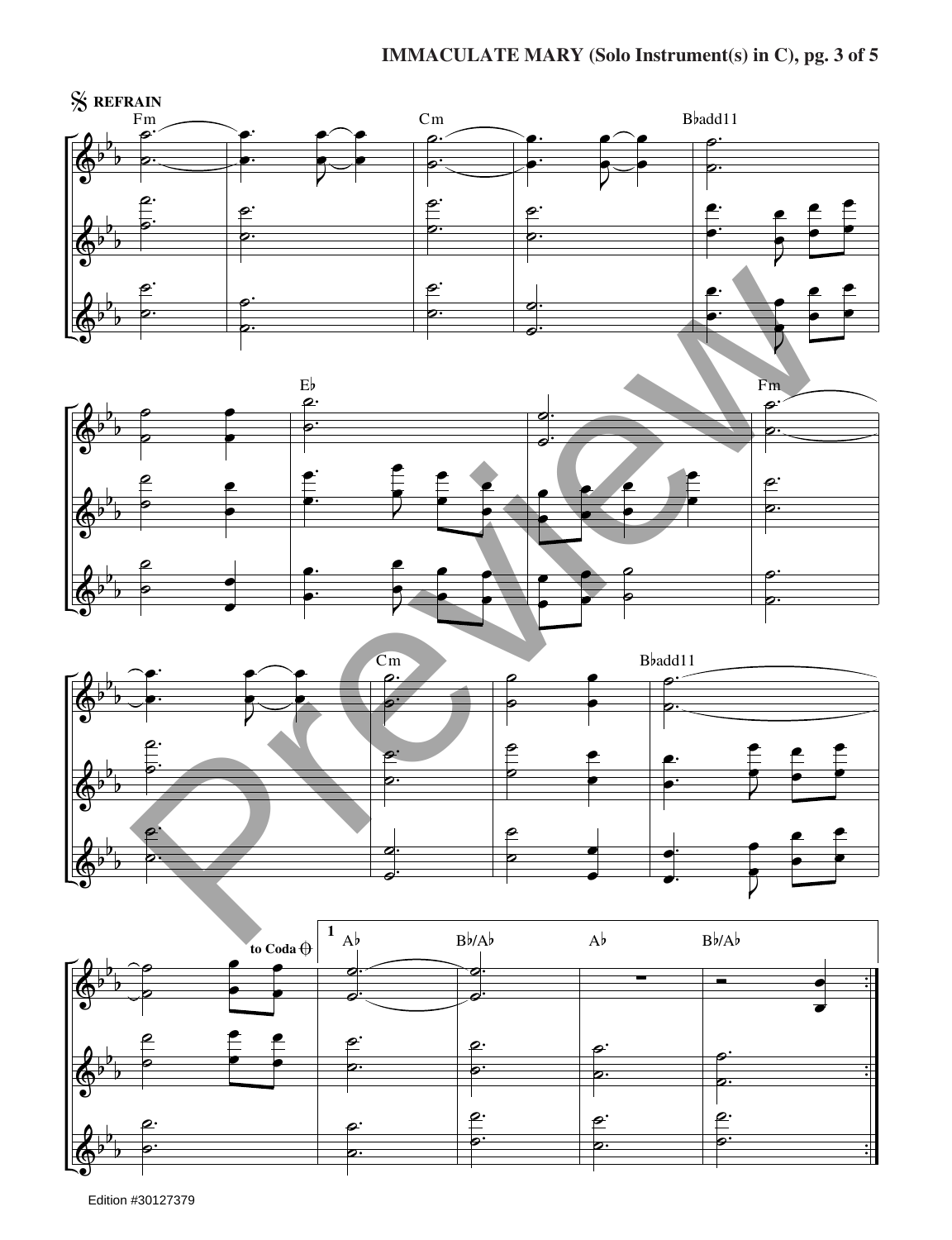